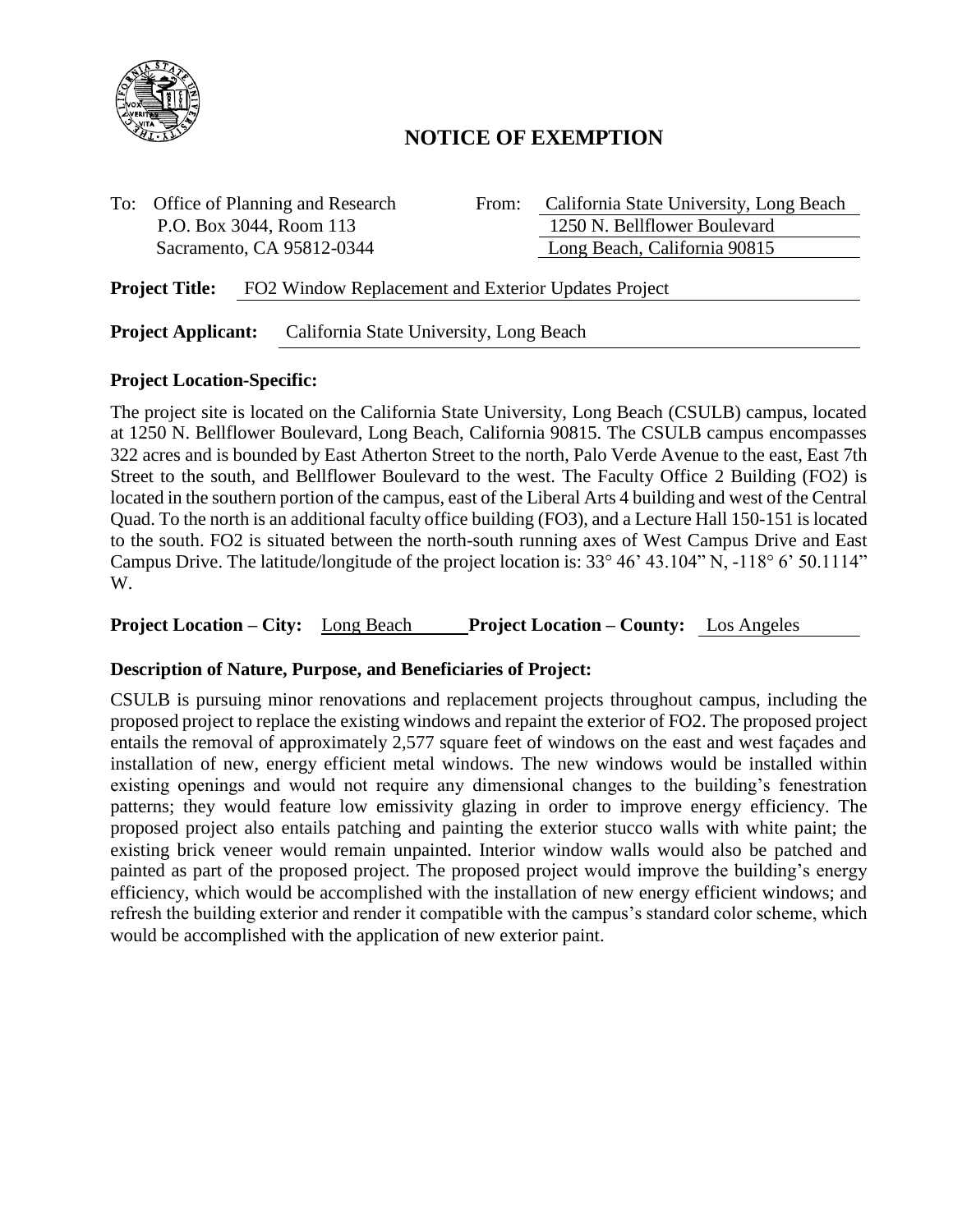#### **Name of Public Agency Approving Project:** The Trustees of the California State University

**Name of Person or Agency Carrying Out Project:** California State University, Long Beach

#### **The project is exempt from CEQA under the following authority:**

#### **Categorical Exemption. State type and section number:** Section 15301 (Class 1)

#### **Reasons why project is exempt:**

The proposed project would include window replacements and exterior renovations of the existing FO2 in order to improve the building's insulation as well as update the building's exterior appearance to align with other buildings on campus.

The proposed project is categorically exempt under Class 1 Existing Facilities, having met the qualifying criteria provided under CEQA Guidelines Section 15301. Class 1 consists of the operation, repair, maintenance, permitting, leasing, licensing, or minor alteration of existing public or private structures, facilities, mechanical equipment, or topographical features, involving negligible or no expansion of existing or former use. Section 15301 provides some, but does not limit project scope to, examples of such projects, including interior or exterior alterations involving such things as interior partitions, plumbing, and electrical conveyances. The key consideration is whether the project involves negligible or no expansion of use. As detailed above, the proposed project would be categorized under this description.

In addition, with adherence to existing regulations and Best Management Practices that are employed on campus, the construction of the proposed project would not result in impacts to environmental resources. Assuch, the proposed project would be considered minor alteration to an existing facility and would be exempt under a Class 1 Categorical Exemption.

| <b>Lead Agency</b><br><b>Contact Person:</b> |                                       | Melissa Soto          | <b>Area Code/Telephone:</b> |       | $(562)$ 985-5127 |
|----------------------------------------------|---------------------------------------|-----------------------|-----------------------------|-------|------------------|
| <b>Signature:</b>                            |                                       | Melissa Soto          |                             | Date: | 3/1/2022         |
| <b>Title:</b>                                | Program Planner, Capital Construction |                       |                             |       |                  |
| ×                                            |                                       | Signed by Lead Agency |                             |       |                  |

Date Received for filing at OPR: \_\_\_\_\_\_\_\_\_\_\_\_\_\_\_\_\_\_\_\_\_\_\_\_\_\_\_\_\_\_\_\_\_\_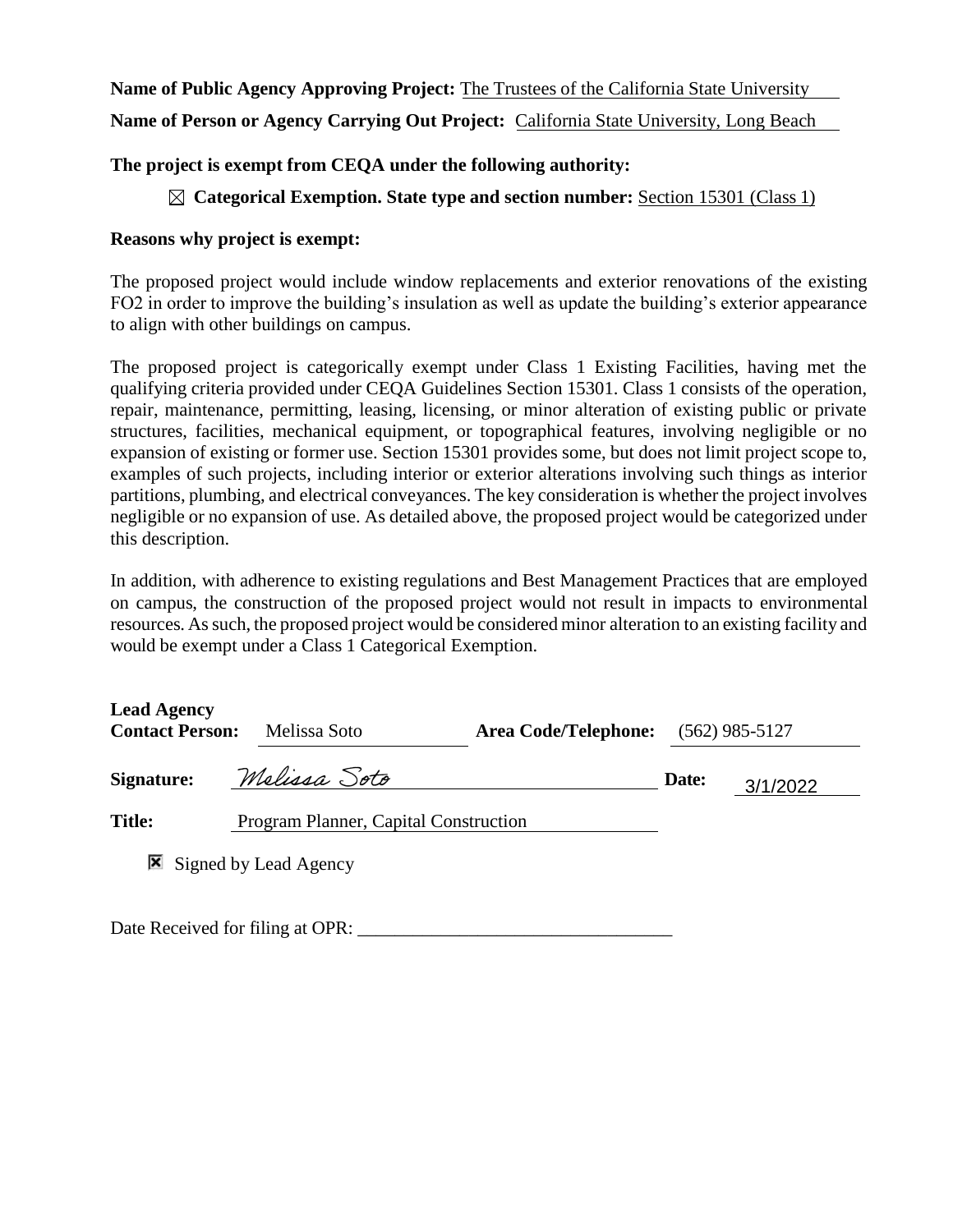

# Notice of Exemption – Backup Documentation

| Date:    | March 1, 2022                                                        |
|----------|----------------------------------------------------------------------|
| Project: | <b>CSULB FO2 Window Replacement and Exterior Updates Project</b>     |
| To:      | Anne Collins-Doehne, Office of the Chancellor<br>Melissa Soto, CSULB |
| From:    | Jane Chang, AECOM                                                    |

## **1. Project Background**

California State University, Long Beach (CSULB) proposes to implement the CSULB Faculty Office 2 (FO2) Window Replacement and Exterior Updates Project (proposed project), a minor renovation and replacement project to improve the FO2 building by removing and replacing all existing exterior windows and applying new exterior paint.

# **2. Project Description**

## **2.1 Project Location and Setting**

The project site is located on the CSULB campus, at 1250 N. Bellflower Boulevard, Long Beach, California 90815. The CSULB campus encompasses 322 acres and is bounded by East Atherton Street to the north, Palo Verde Avenue to the east, East 7th Street to the south, and Bellflower Boulevard to the west. Faculty Office 2 (FO2) is situated in the southern portion of the campus, east of Liberal Arts 4 (LA4) and west of the Central Quad. To the north is an additional faculty office building (FO3), and a Lecture Hall 150-151 is located to the south. FO2 is situated between the north-south running West Campus Drive and East Campus Drive.

Figure 1 shows the location of FO2 within the CSULB campus.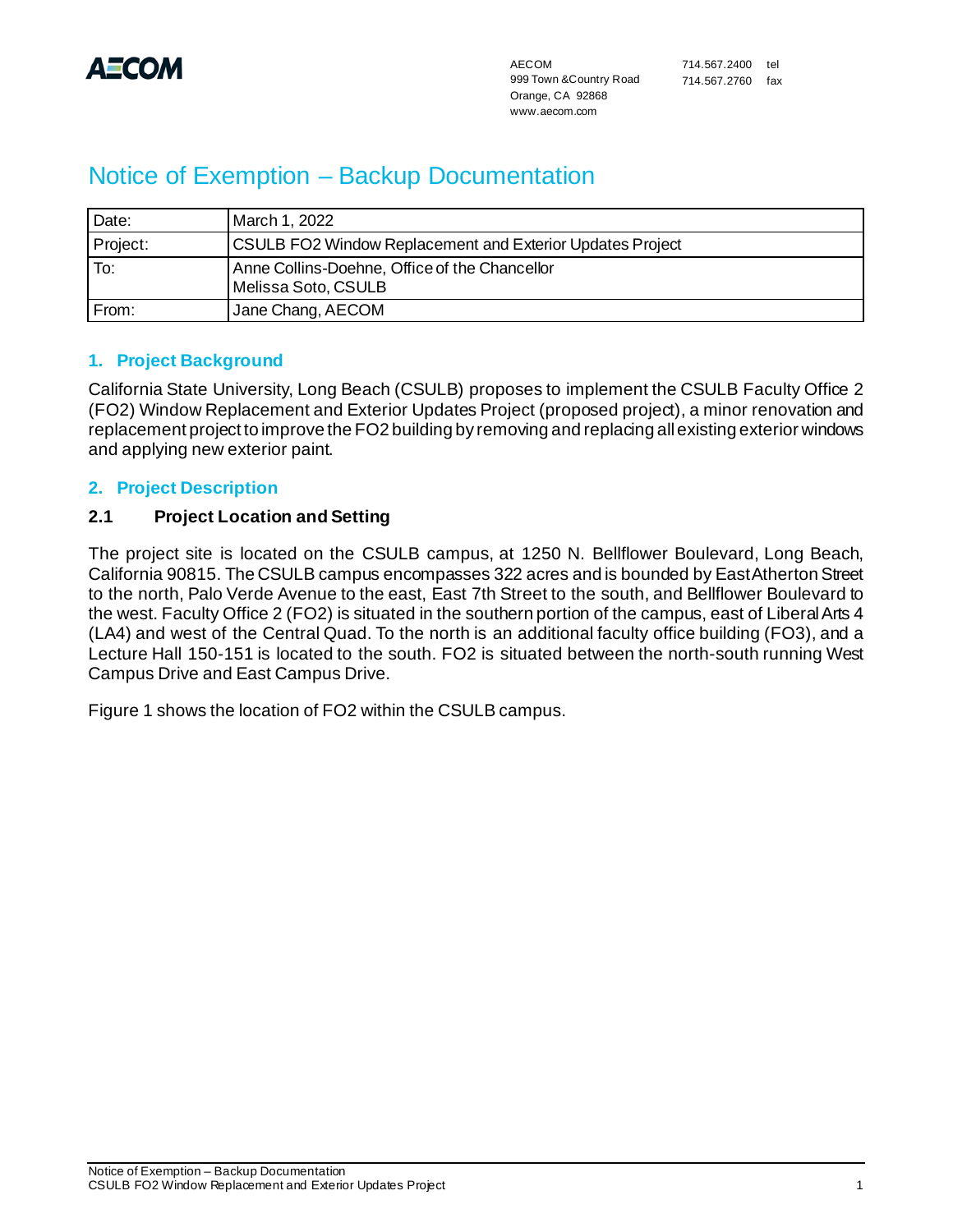

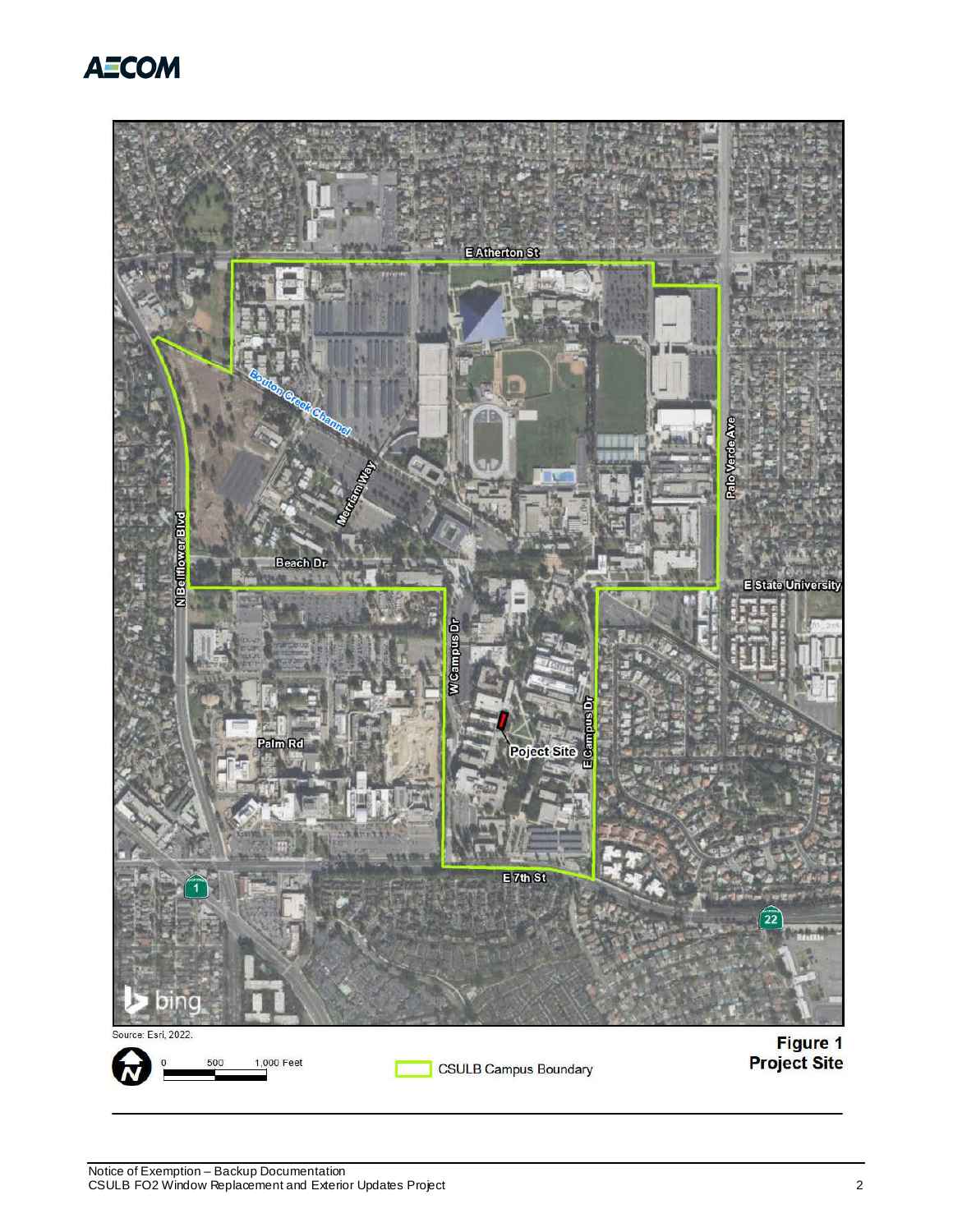

## **2.2 Project Overview**

CSULB is pursuing minor renovations and replacement projects throughout campus, including the proposed project to replace the existing windows and repaint the exterior of FO2. The proposed project entails the removal of approximately 2,577 square feet of windows on the east and west façades and installation of new, energy efficient metal window frames. The new windows would be installed within existing openings and would not require any dimensional changes to the building's fenestration patterns and would feature low emissivity glazing in order to improve energy efficiency. The proposed project also entails patching and painting the exterior stucco walls with white paint and the existing brick veneer will remain unpainted. Interior window walls would also be patched and painted as part of the proposed project.

The renovation would occur over the summer of 2022, employ 6 to 8 personnel daily, and require construction equipment consisting of scaffolding and scissor lifts. Construction personnel would utilize East Campus Drive through campus to arrive at the project site, with designated parking in Lot E10. As the proposed project would both commence and be completed in the summer months, outside of the traditional school year, surge spaces for faculty, staff, and students would not be required; adequate space within other campus buildings would be provided should those who typically meet in FO2 require operational space. No road closures are anticipated for this renovation.

Following the renovation, typical operational maintenance of FO2 would include periodic paint and stucco touch-ups of the building's exterior.

## **2.3 Project Objectives**

The objectives of the proposed project are as follows:

- To improve the building's energy efficiency, which would be accomplished with the installation of new energy efficient windows; and
- To refresh the building exterior and render it compatible with the campus's standard color scheme, which would be accomplished with the application of new exterior paint.

## **3. CEQA Regulatory Setting**

The California Environmental Quality Act (CEQA) applies to proposed projects initiated by, funded by, or requiring discretionary approvals from state or local government agencies. CEQA Guidelines apply generally to discretionary actions by agencies which may have a significant effect on the environment. However, where it can be seen with certainty that there is no possibility that an activity may have a significant effect on the environment, and if the activity meets the conditions for a Categorical Exemption, it is considered exempt from the provisions of CEQA.

State CEQA Guidelines Sections 15301 through 15333 describes 33 classes of projects that are categorically exempt from the provisions of CEQA, also known as Categorical Exemptions. It has been determined that the proposed project qualifies for a Categorical Exemption, Class 1 Existing Facilities. This memorandum has been prepared to review the proposed project and assess the potential for the proposed project to have an impact on the environment. To fulfill the purposes of CEQA, this memorandum provides documentation to support the determination that the proposed project qualifies for a Class 1 Categorical Exemption.

Class 1 consists of the operation, repair, maintenance, permitting, leasing, licensing, or minor alteration of existing public or private structures, facilities, mechanical equipment, or topographical features, involving negligible or no expansion of existing or former use. The key consideration is whether the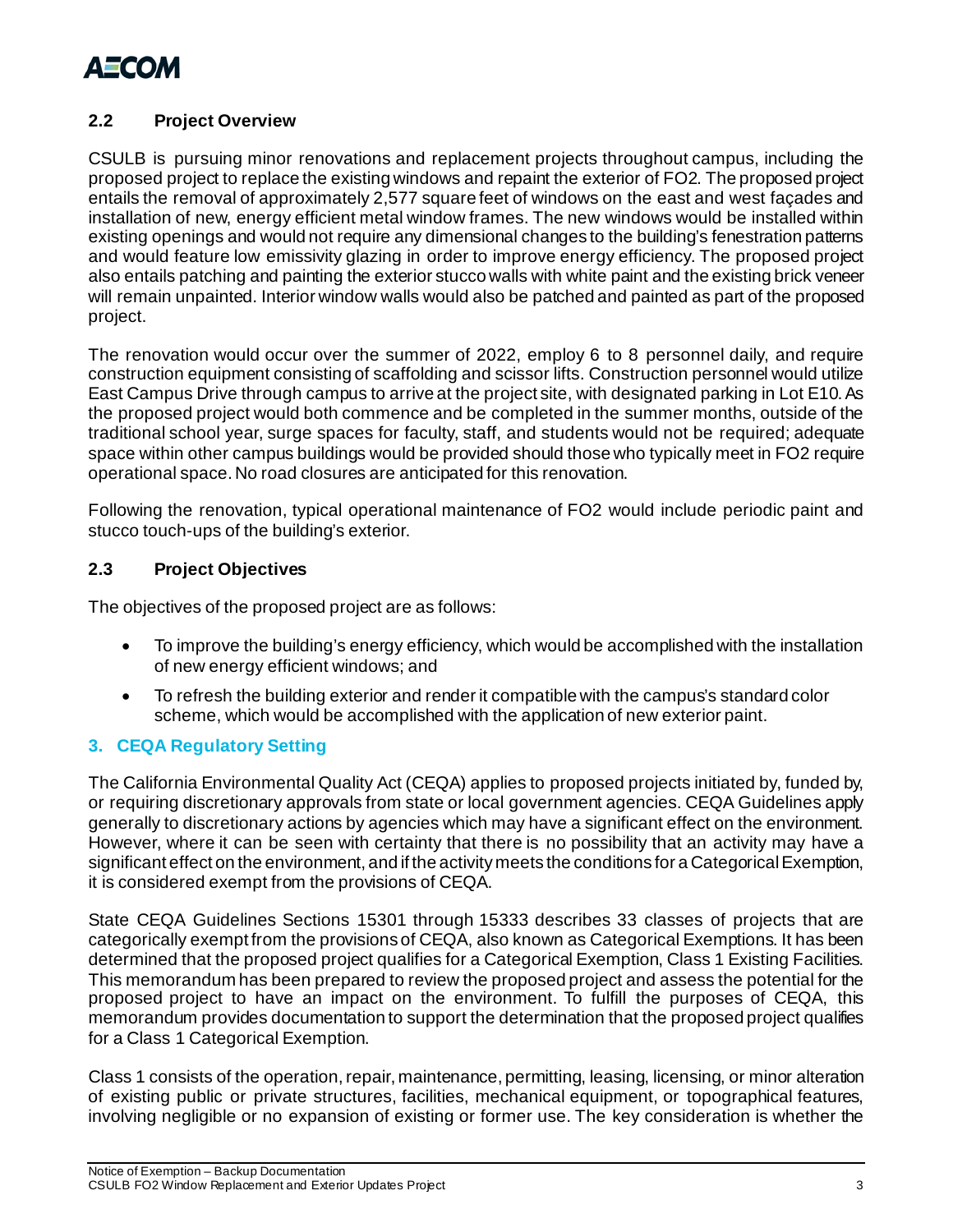

project involves negligible, or no expansion of use. Examples of this exemption include, but are not limited to:

- *(a) Interior or exterior alterations involving such things as interior partitions, plumbing, and electrical conveyances;*
- *(b) Existing facilities of both investor and publicly owned utilities used to provide electric power, natural gas, sewerage, or other public utility services;*
- *(c) Existing highways and streets, sidewalks, gutters, bicycle and pedestrian trails, and similar facilities (this includes road grading for the purpose of public safety), and other alterations such*  as the addition of bicycle facilities, including but not limited to bicycle parking, bicycle-share *facilities and bicycle lanes, transit improvements such as bus lanes, pedestrian crossings, street trees, and other similar alterations that do not create additional automobile lanes);*
- *(d) Restoration or rehabilitation of deteriorated or damaged structures, facilities, or mechanical equipment to meet current standards of public health and safety, unless it is determined that the damage was substantial and resulted from an environmental hazard such as earthquake, landslide, or flood;*
- *(e) Additions to existing structures provided that the addition will not result in an increase of more than:* 
	- *(1) 50 percent of the floor area of the structures before the addition, or 2,500 square feet, whichever is less; or*
	- *(2) 10,000 square feet if:* 
		- *(A) The Project is in an area where all public services and facilities are available to allow for maximum development permissible in the General Plan and*
		- *(B) The area in which the Project is located is not environmentally sensitive.*
- *(f) Addition of safety or health protection devices for use during construction of or in conjunction with existing structures, facilities, or mechanical equipment, or topographical features including navigational devices;*
- *(g) New copy on existing on and off-premise signs;*
- *(h) Maintenance of existing landscaping, native growth, and water supply reservoirs (excluding the use of pesticides, as defined in Section 12753, Division 7, Chapter 2, Food and Agricultural Code);*
- *(i) Maintenance of fish screens, fish ladders, wildlife habitat areas, artificial wildlife waterway devices, streamflows, springs and waterholes, and stream channels (clearing of debris) to protect fish and wildlife resources;*
- *(j) Fish stocking by the California Department of Fish and Game;*
- *(k) Division of existing multiple family or single-family residences into common-interest ownership and subdivision of existing commercial or industrial buildings, where no physical changes occur which are not otherwise exempt;*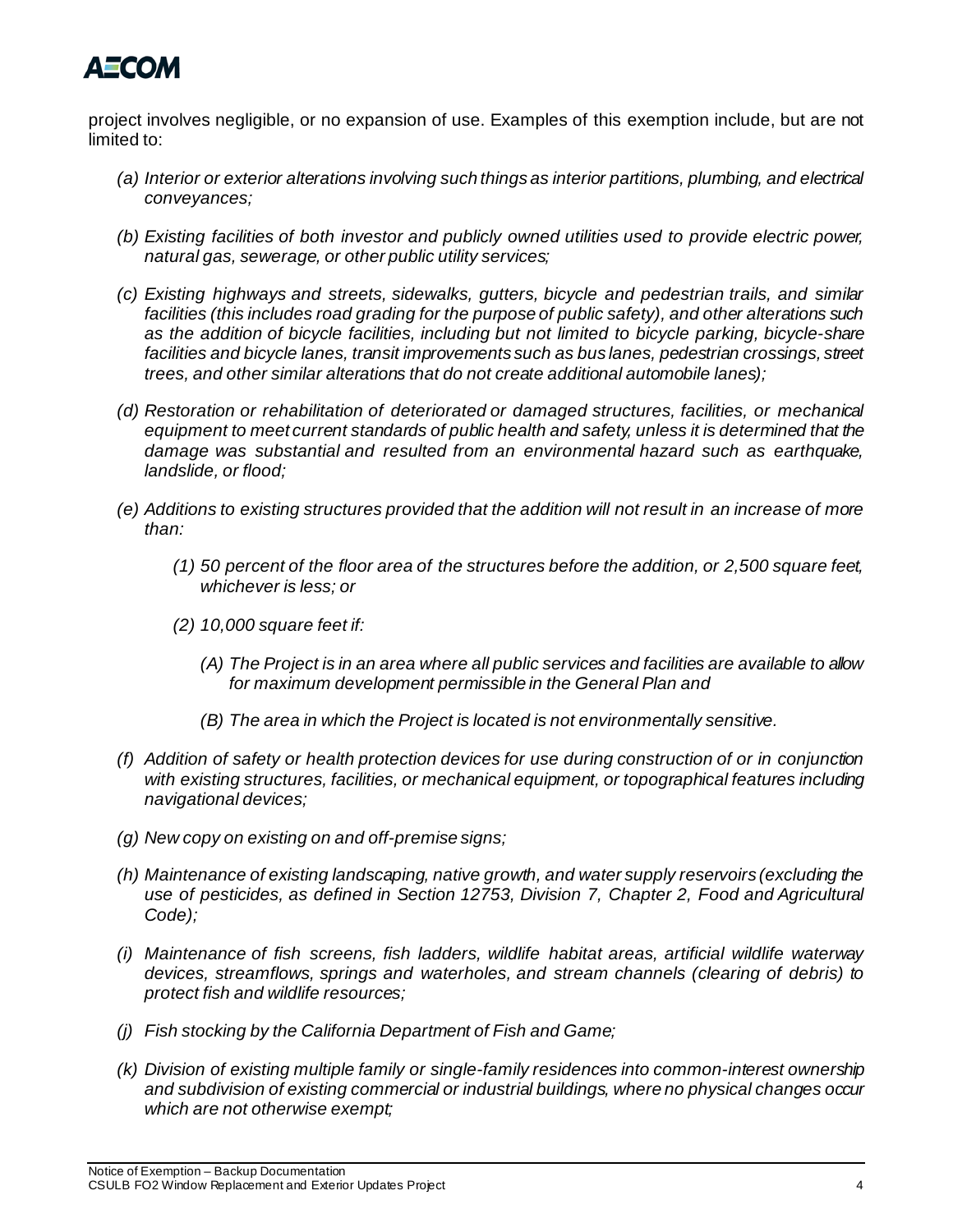

- *(l) Demolition and removal of individual small structures listed in this subdivision:* 
	- *(1) One single-family residence. In urbanized areas, up to three single-family residences may be demolished under this exemption.*
	- *(2) A duplex or similar multifamily residential structure. In urbanized areas, this exemption applies to duplexes and similar structures where not more than six dwelling units will be demolished.*
	- *(3) A store, motel, office, restaurant, or similar small commercial structure if designed for an occupant load of 30 persons or less. In urbanized areas, the exemption also applies to the demolition of up to three such commercial buildings on sites zoned for such use.*
	- *(4) Accessory (appurtenant) structures including garages, carports, patios, swimming pools, and fences.*
- *(m)Minor repairs and alterations to existing dams and appurtenant structures under the supervision of the Department of Water Resources.*
- *(n) Conversion of a single family residence to office use.*
- *(o) Installation, in an existing facility occupied by a medical waste generator, of a steam sterilization unit for the treatment of medical waste generated by that facility provided that the unit is installed and operated in accordance with the Medical Waste Management Act (Section 117600, et seq., of the Health and Safety Code) and accepts no offsite waste.*
- *(p) Use of a single-family residence as a small family day care home, as defined in Section 1596.78 of the Health and Safety Code.*

#### **4. Environmental Review**

The project site is located on the CSULB campus. CSULB is a large 322-acre university campus, accommodating 80 buildings, offering sports, recreation, and educational facilities. Since the campus' inception in 1949, the site has undergone numerous upgrades over the years to bring it to its current configuration and capacity. With a student population of approximately 38,000, the campus is considered to be a highly developed landscape, characterized by built features such as parking lots, access roads, large buildings, walkways, sporting facilities, paved courtyards, landscaped gardens, and maintained fields and lawns.

The FO2 building is developed with walkways, hardscaping, and landscaping. No native vegetation, riparian habitat, or other sensitive natural community or habitat that could support endangered, rare, or threatened species are present at the project site. Additionally, the project site does not contain any watercourse, greenbelt, or open space for wildlife movement. As such, the project site is not considered to be an area of biological sensitivity. As the proposed project includes the replacement of existing windows and repainting of the exterior of FO2, it is not anticipated that any trees would need to be removed to complete the proposed project.

The project site is located in a seismically active area, as is most of southern California. The proposed project would be designed and constructed in accordance with all applicable federal, state, and local codes relative to seismic criteria. Compliance with existing regulations would ensure a less than significant impact related to fault rupture. Additionally, the proposed project is consistent with current land uses in a university environment and are not expected to result in any impacts to aesthetics or land use and planning.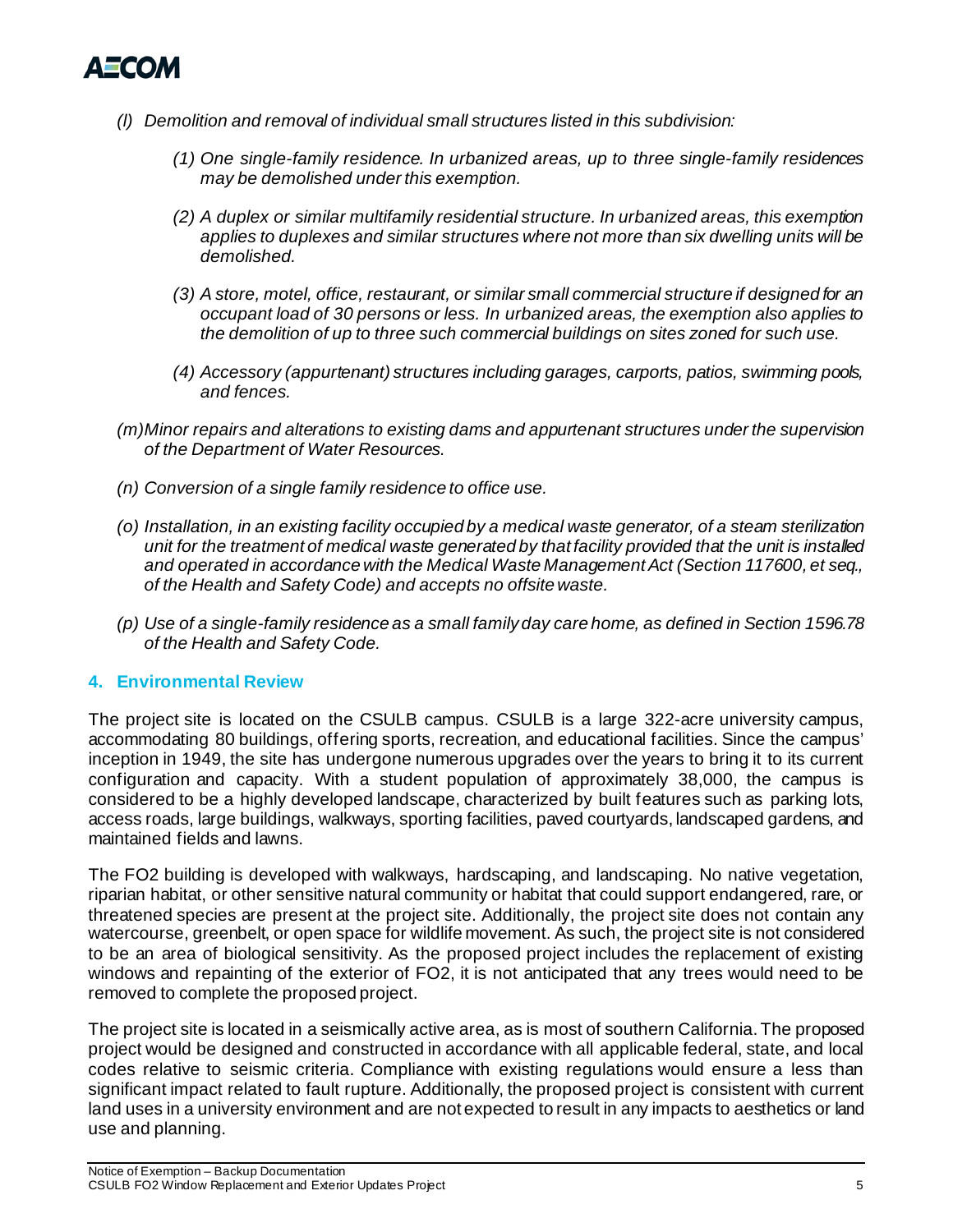

The proposed project would generate air pollutants as a result of construction emissions, specifically short-term construction equipment emissions and fugitive dust emissions during demolition and replacement of the existing windows and fuel emissions from vehicles used for haul trips and construction personnel. Given the project's location within the South Coast Air Basin (SCAB), all construction would comply with South Coast Air Quality Management District (SCAQMD) Rule 403 for Fugitive Dust, which includes providing positive means to prevent air-borne dust from dispersing into atmosphere. Measures could include the use of water mist, temporary enclosures, and other suitable methods to limit the spread of dust. A regular watering program would be initiated to adequately control the amount of fugitive dust. All positive dust control measures would hold airborne dust to a factor no greater than Step 1 on the Ringleman Scale. Trucks hauling debris to and from the site would be covered in accordance with applicable state and local requirements. To reduce exhaust emissions, unnecessary idling of construction vehicles and equipment would be avoided. The project contractor would be required to select construction equipment used on site based on low emission factors and high energy efficiency and would ensure that all construction equipment be tuned and maintained in accordance with the manufacturer's specifications.

Due to the limited size of the proposed project, compliance with the provisions and best management practices propagated by Rule 403 would minimize impacts associated with air pollutant emissions during construction. The construction contractor would also be required to ensure that activities comply with SCAQMD Rules 401 (Visible Emissions) and 402 (Nuisance) to prevent the occurrence of public nuisances and visible dust plumes traveling off-site. As the proposed project would only require a maximum of eight construction personnel, it is not anticipated that emissions from vehicle trips would deviate from existing conditions on campus. The proposed project would not result in long-term air quality impacts during operation as it is intended for passive uses and would serve the existing users of the campus and site.

The proposed project would not include ground-disturbing activities, and therefore would not result in the potential for erosion. Storm events occurring during the construction phase could have the potential to carry spilled substances from construction activities off-site to nearby receiving waters; however, no sensitive waterways are located within the immediate vicinity of the project site.

The proposed project may generate increased noise levels during window demolition and replacement activities. Construction activities shall be scheduled as necessary to comply with the City of Long Beach Noise Ordinance. Construction activities are limited to the hours of 7:00 a.m. to 7:00 p.m. Monday through Friday. No residential uses are located within the immediate vicinity of the project site. Additionally, such activities would be short term and temporary. Having complete control of the proposed project, CSULB has the ability to adjust construction activities to avoid disrupting academic activities on campus. If construction noise were to disrupt activities at nearby instructional buildings, CSULB would work with the construction contractor to reduce noise levels. The actions may include avoiding heavyduty equipment use during academic instruction hours and temporarily relocating affected uses. However, as the construction phase would occur during the summer and not during the regularly scheduled school year, minimal disruption is expected.

Given that the proposed project does not include ground disturbing activities and given the high level of past ground disturbance and development in the area, it is unlikely that the construction of the proposed project is expected to result in any impact to cultural resources.

If human remains are discovered, work in the immediate vicinity of the discovery will be suspended and the Los Angeles County Coroner contacted per existing regulations. If the remains are deemed Native American in origin, the Coroner will contact the Native American Heritage Commission and identify a Most Likely Descendant pursuant to Public Resources Code Section 5097.98 and CCR Section 15064.5. Work may be resumed at the university's discretion but will only commence after consultation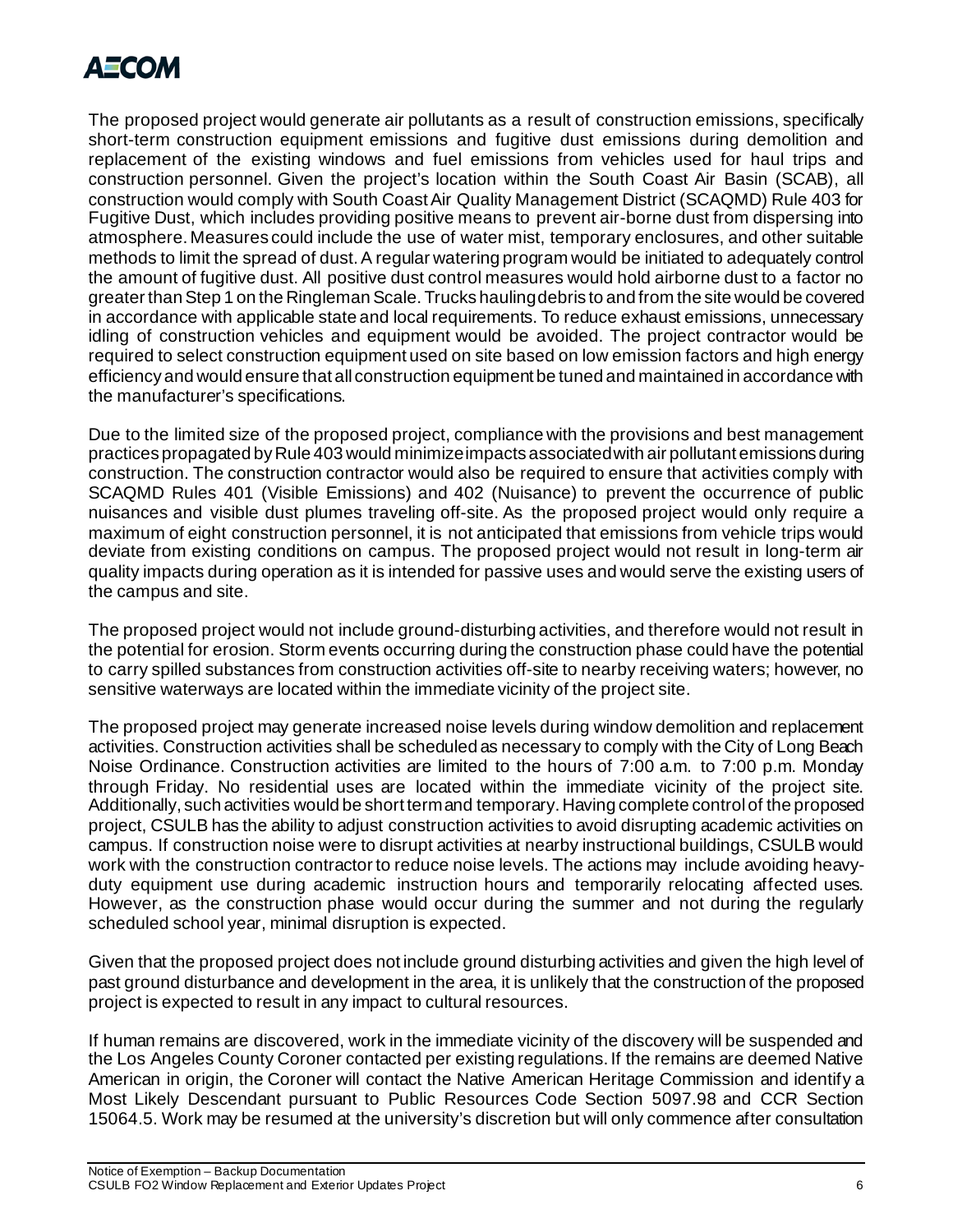# АЕСОМ

and treatment have been concluded. Work may continue on other parts of the project site while consultation and treatment are conducted. Compliance with existing regulations would ensure no impact to human remains would occur.

# **5. Findings**

As discussed in Section 3, CSULB intends to pursue a Class 1Existing Facilities Categorical Exemption for the proposed project. Class 1 consists of the operation, repair, maintenance, permitting, leasing, licensing, or minor alteration of existing public or private structures, facilities, mechanical equipment, or topographical features, involving negligible or no expansion of existing or former use. Section 15301 provides some, but does not limit project scope to, examples of such projects. The proposed replacement and renovation project, including the demolition and replacement of existing windows and repainting of the FO2 building's exterior, could be categorized under examples provided in Section 15301 such as:

- *(a) Interior or exterior alterations involving such things as interior partitions, plumbing, and electrical conveyance;*
- *(d) Restoration or rehabilitation of deteriorated or damaged structures, facilities, or mechanical equipment to meet current standards of public health and safety, unless it is determined that the damage was substantial and resulted from an environmental hazard such as earthquake, landslide, or flood; or*
- *(e) Additions to existing structures provided that the addition will not result in an increase of more than:* 
	- *(1) 50 percent of the floor area of the structures before the addition, or 2,500 square feet, whichever is less; or*
	- *(2) 10,000 square feet if:* 
		- *(A) The Project is in an area where all public services and facilities are available to allow for maximum development permissible in the General Plan and*
		- (B) *The area in which the Project is located is not environmentally sensitive*.

The key consideration is whether the project involves negligible or no expansion of use. The proposed project would replace the existing operable windows of FO2 with a like-for-like system, as well as paint the building's exterior to match the campus color scheme. FO2, which was built in 1957, is utilized as faculty office space. The purpose of the window replacement and renovation project is to update the exterior appearance of FO2 as well as improve the building's heating and cooling with more efficient insulation. Approximately 2,577 square feet of windows will be replaced with Glazing Solarban 70XL Low E Glass Arcadia Windows. The building's exterior will be painted white with a stucco finish, similar to other buildings on campus. Following completion of the renovation, FO2 would return to its existing operational function as a faculty office. The proposed project would involve no expansion of use. As such, the proposed project would be considered a repair and/or minor alteration to an existing facility and would be exempt under a Class 1 Categorical Exemption.

Additionally, the proposed project cannot be found to meet any of the following conditions for Exceptions listed within Section 15300.2 of the CEQA Guidelines.

*a) Location. Classes 3, 4, 5, 6, and 11 are qualified by consideration of where the Project is to be located – a Project that is ordinarily insignificant in its impact on the environment may in a*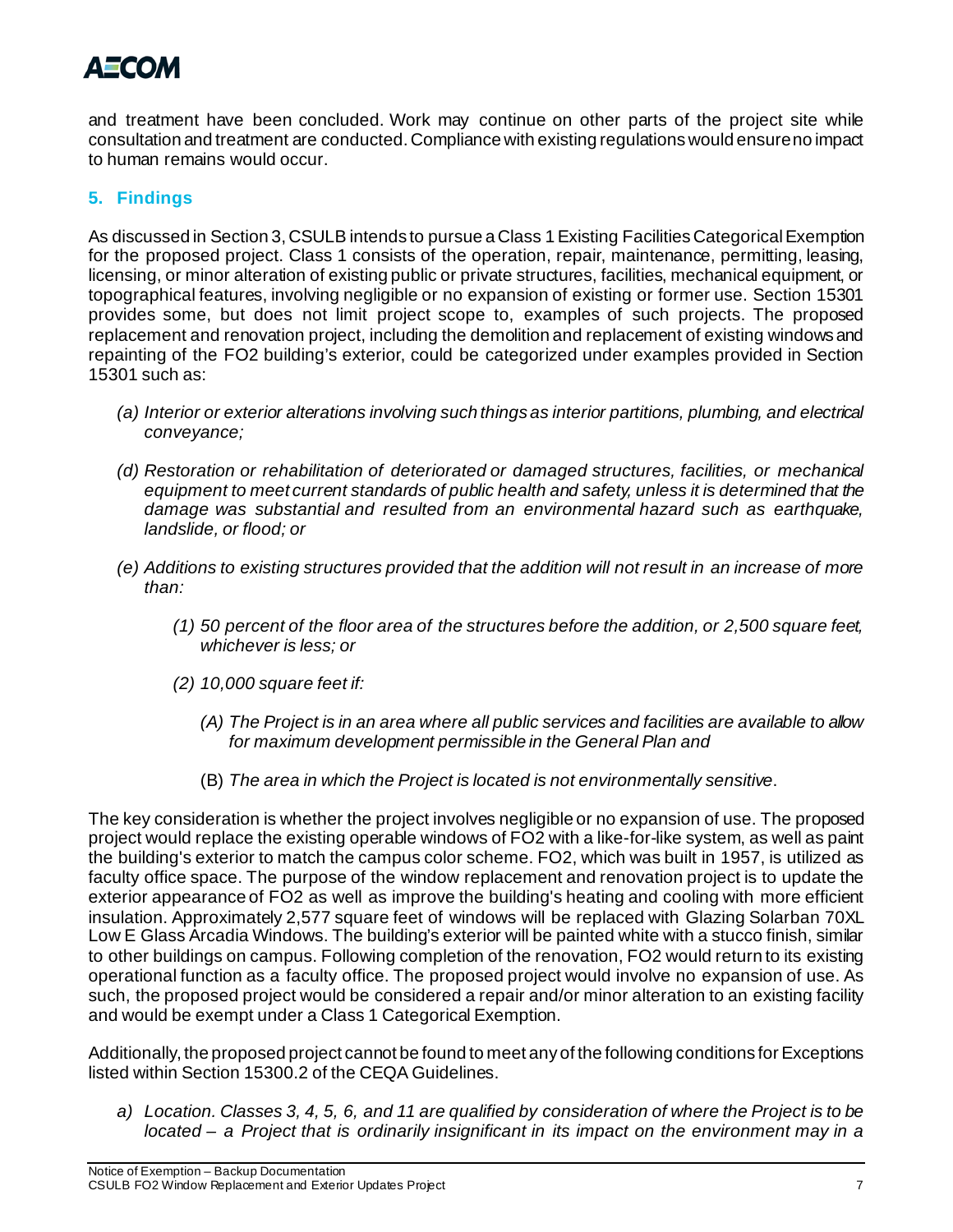

*particularly sensitive environment be significant. Therefore, these classes are considered to apply all instances, except where the Project may impact on an environmental resource of hazardous or critical concern where designated, precisely mapped, and officially adopted pursuant to law by federal, state, or local agencies.*

This exception is not applicable to a Class 1 Categorical Exemption.

*b) Cumulative Impact. All exemptions for these classes are inapplicable when the cumulative impact of successive Projects of the same type in the same place, over time is significant.*

The purpose of the proposed project is to improve building insulation by replacing existing windows in the FO2 building, as well as repaint the building's exterior to update its appearance and ensure it blends with the campus's current color scheme. Maintenance of the proposed project would ensure that additional projects of the same type would not be necessary for the foreseeable future. As such, the proposed project would not contribute to cumulative impacts that would qualify as an exception to make the exemption inapplicable.

*c) Significant Effect. A categorical exemption shall not be used for an activity where there is a reasonable possibility that the activity will have a significant effect on the environment due to unusual circumstances.*

As detailed in Section 4, given the location, scope, and purpose of the proposed project, there would be no significant impacts or effects on environmental resources during construction or operation. It is not anticipated that any unusual circumstances exist on the project site that would result in significant impacts or increase the severity of any less than significant impacts.

*d) Scenic Highways. A categorical exemption shall not be used for a Project which may result in damage to scenic resources, including but not limited to, trees, historic buildings, rock outcroppings, or similar resources, within a highway officially designated as a state scenic highway. This does not apply to improvements which are required as mitigation by an adopted negative declaration or certified EIR.* 

There are no designated scenic highways adjacent to or near the project site. The project site does not offer views of any scenic resources and views of the project site would not be considered scenic. Therefore, the proposed project would not have a substantial adverse effect on a scenic vista or damage scenic resources within a scenic highway.

*e) Hazardous Waste Sites. A categorical exemption shall not be used for a Project located on a site which is included on any list compiled pursuant to Section 65962.5 of the Government Code.*

There are no hazardous materials sites listed within or near the project site. The project site is not listed in the State Water Resources Control Board GeoTracker system which includes leaking underground fuel tank sites and spills, leaks, investigations, and cleanups sites; or the Department of Toxic Substances Control EnviroStor Data Management System which includes CORTESE sites, or the Environmental Protection Agency's database of regulated facilities.

f) *Historical Resources. A categorical exemption shall not be used for a Project which may cause a substantial adverse change in the significance of a historical resource*.

A campus-wide historic resources survey identified a potential historic district called the Upper Campus Historic District, which anchors the south end of the CSULB campus and consists of 28 buildings in addition to associated site and landscape features. The district was determined to be eligible for listing in the National Register of Historic Places (National Register) and the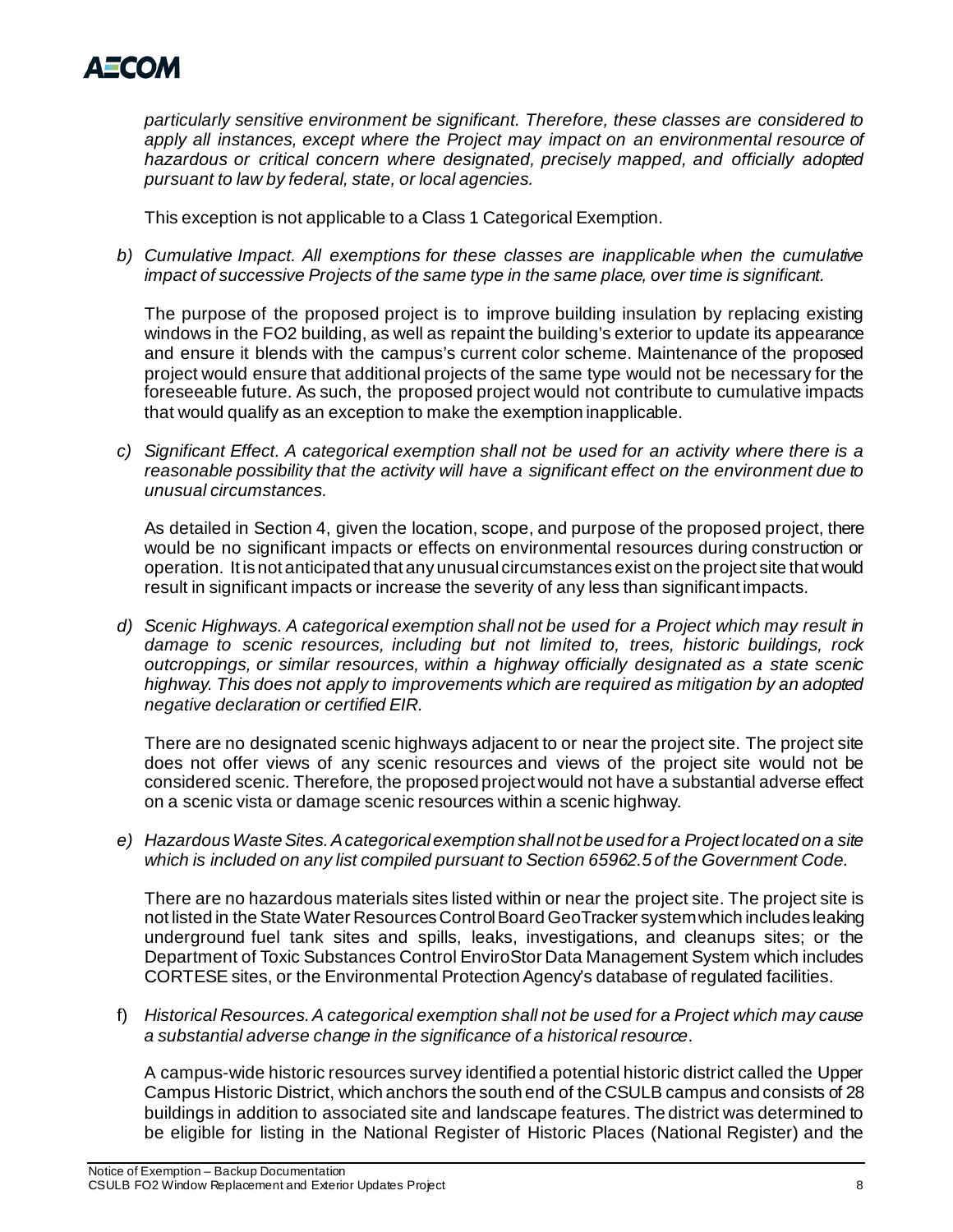

California Register of Historical Resources (California Register). FO2 was found to be a contributor to the Upper Campus Historic District but was not found eligible for individual listing. In instances where the potential impacts of a project are being considered in the context of a historic district, the "historical resource" evaluated for purposes of CEQA is the district as a whole. In this instance, the historical resource being evaluated is the Upper Campus Historic District.

The patching and painting of exterior stucco walls on the FO2 building would not result in a substantial adverse change to the historic district. This scope of work constitutes routine building maintenance and will help to retain and preserve the building's exterior stucco walls. The proposed paint color – white – is consistent with the building's existing color scheme. The Norman brick veneer on the building exterior would continue to be unpainted. This is consistent with the prevailing aesthetic and color scheme of buildings within the historic district.

The replacement of existing windows on the east and west façades would not result in a substantial adverse change to the historic district. The replacement windows would be installed in existing openings and would not require the resizing of any openings. The building's fenestration pattern – which is defined by continuous bands of glazing that stretch across the length of the façade – would continue to read as it currently does. Like the existing windows, which are metal, the replacement windows would also be metal, and similar to existing conditions the replacement windows will have a combination of fixed and operable sashes.

The muntin pattern of the replacement windows would deviate somewhat from that of existing windows. Whereas existing muntins are uniform and ascribe to a rational grid, some of the replacement muntins would project outward to create a "shadow box" effect. This would result in some changes to the appearance of the building as depth and dimension would be introduced where they did not originally, and do not currently, exist. However, since other components of the replacement window system largely replicate existing conditions and are compatible with the aesthetic character of the historic district, this change, in and of itself, would not result in changes so great as to where the significance of the district would be impaired.

Therefore, the proposed project would not result in impacts to historical resources. Patching and painting the exterior stucco walls of the FO2 building and replacing its existing windows with new windows of similar dimensions and materials, would not impair the significance of the Upper Campus Historic District and would not result in a substantial adverse change to the historical resource as defined by the CEQA Guidelines.

As such, the list of Exceptions does not apply to the proposed project and the proposed project qualifies for a Class 1 Existing Facilities Categorical Exemption under CEQA Guidelines Section 15301.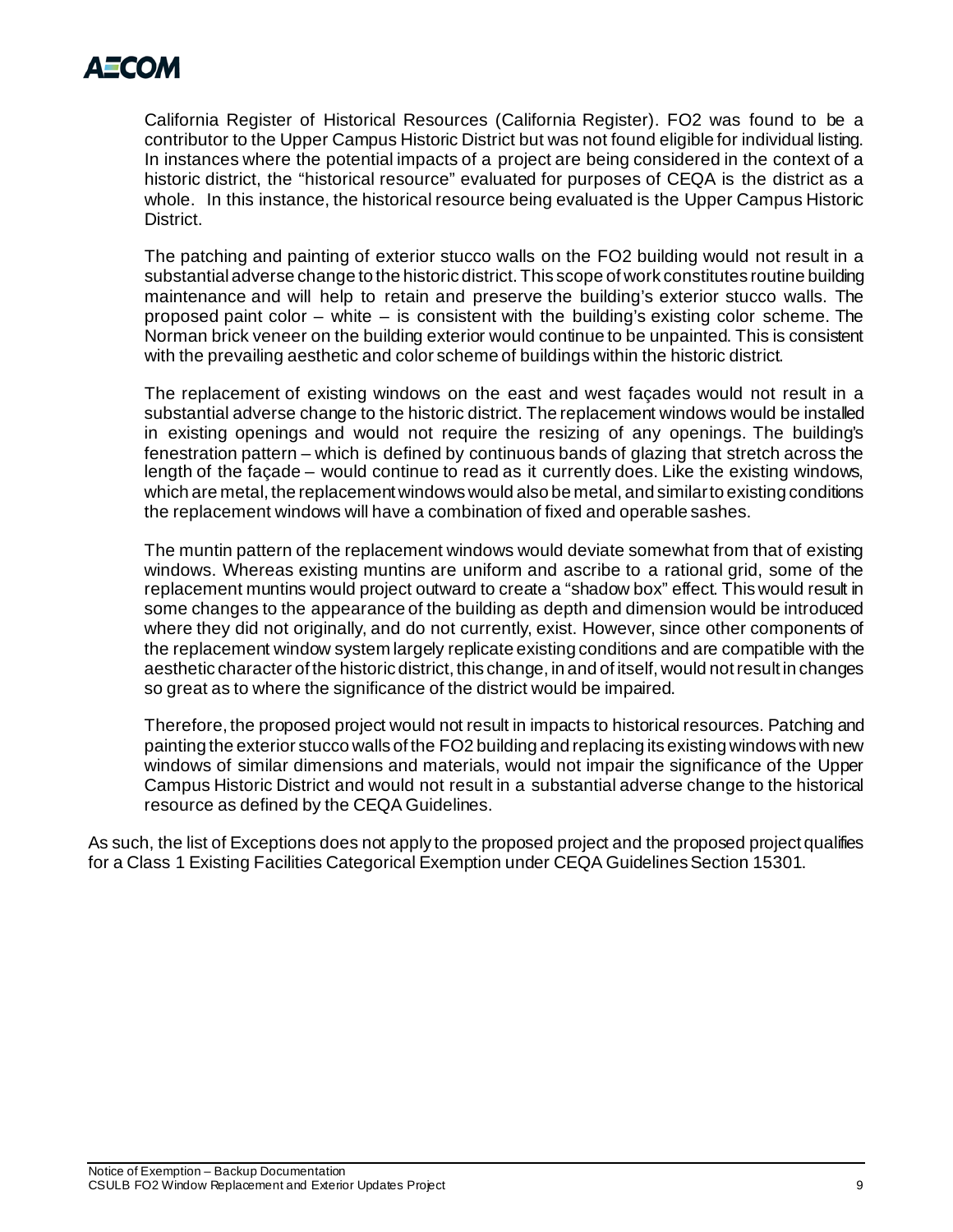

# **6. References**

Architectural Resources Group, CSULB Historic Preservation Memorandum – FO2 Renovation, 2022.

- California Department of Conservation, Division of Oil, Gas, and Geothermal Resources, Wellfinder, available at: https://maps.conservation.ca.gov/doggr/wellfinder/#openModal/- 118.94276/37.10257/6
- California Department of Toxic Substances Control. EnviroStor Database.Available at: https://geotracker.waterboards.ca.gov/map/
- California Department of Transportation (Caltrans), Scenic Highway Systems List, available at: https://dot.ca.gov/-/media/dot-media/programs/design/documents/od-county-scenic-hwys-2015 a11y.pdf
- California Geological Survey, Data Viewer, Search by Location, available at: https://maps.conservation.ca.gov/cgs/DataViewer/
- California State Water Resources Control Board. Geotracker Database. Available at: https://geotracker.waterboards.ca.gov/map/
- City of Long Beach Development Services Department, City of Long Beach General Plan Conservation Element, 1973, available at: http://www.longbeach.gov/globalassets/lbds/medialibrary/documents/planning/advance/general-plan/1973-conservation-element
- City of Long Beach Development Services Department, Zoning and Land Use GIS Map, available at: https://longbeachca.maps.arcgis.com/apps/webappviewer/index.html?id=17b68e7082ef4a4ea8ba 6b0d04729758
- CSULB, Campus Master Plan Environmental Impact Report, 2008, available at https://www.csulb.edu/sites/default/files/groups/physical-planning-and-facilitiesmanagement/PP/csulb\_feir\_final\_pdf.pdf
- U.S. Environmental Protect Agency. Envirofacts Database. Available at: https://enviro.epa.gov/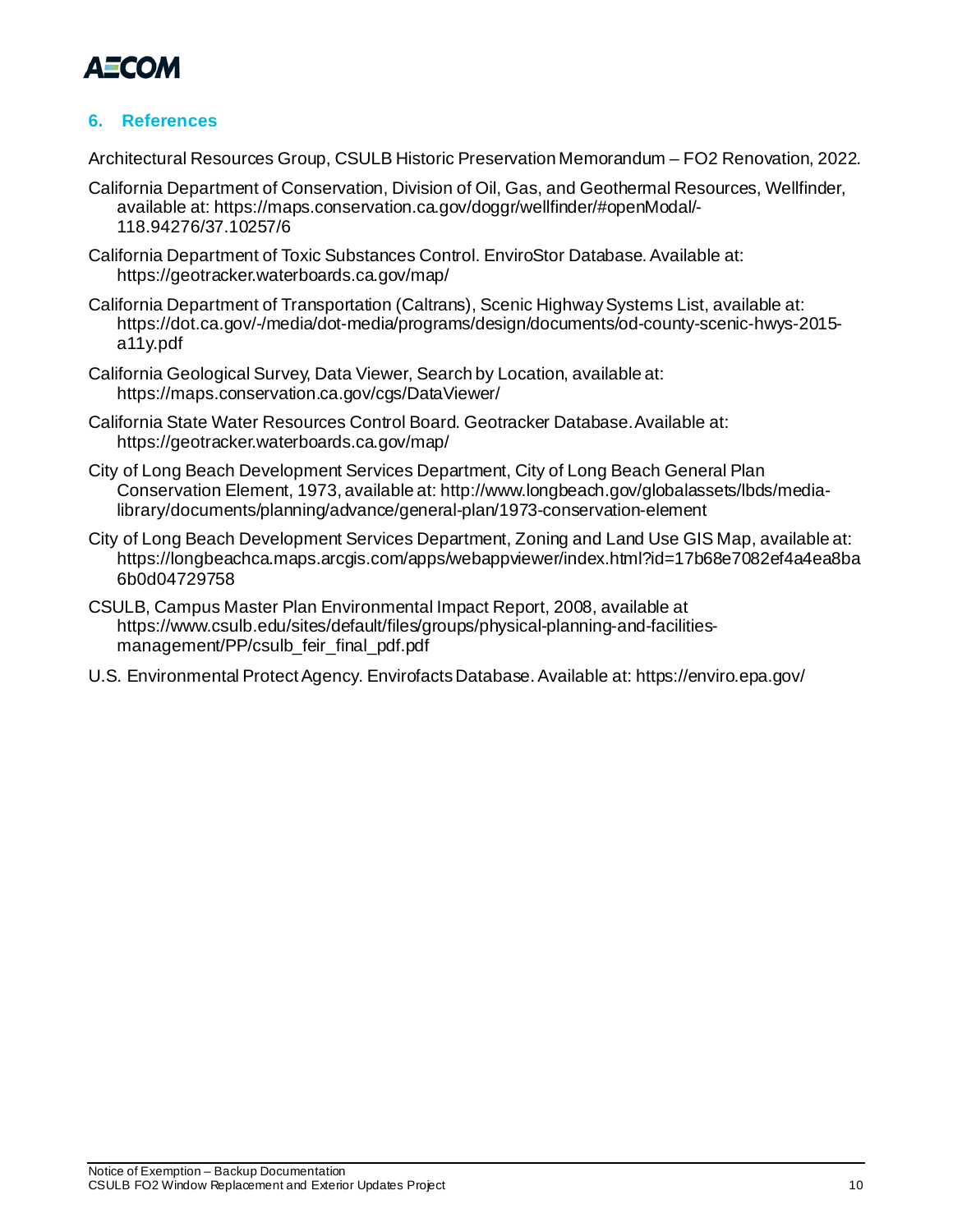

360 E. 2nd Street, Suite 225 Los Angeles, California 90012

arg-la.com

# Memorandum

| Τo                  | Jane Chang                                                       |
|---------------------|------------------------------------------------------------------|
|                     | Environmental Planner, IAP Practices                             |
|                     | AECOM                                                            |
|                     | 999 Town & Country Road, Orange, CA 92868                        |
|                     | jane.chang@aecom.com                                             |
| Project:            | CSULB Historic Preservation Consulting Services   FO2 Renovation |
| <b>Project No.:</b> | 190626                                                           |
| Date:               | March 1, 2022                                                    |
| Via:                | E-mail                                                           |

Dear Ms. Chang:

Architectural Resources Group, Inc. (ARG) has reviewed project documents related to a forthcoming renovation project (the Project) on the campus of California State University, Long Beach (CSULB). The purpose of our review is to determine whether the Project has the potential to result in impacts to historical resources. Our findings are summarized in this memorandum.

#### Project Description

The Project entails improvements to the exterior of the Faculty Office 2 (FO2) building, an administrative office building that was constructed in 1957.<sup>1</sup> The proposed scope of work includes (1) removal and replacement of existing windows, and (2) application of new exterior paint.

Existing windows are original to the building, and consist of fixed and awning metal windows that are arranged in horizontal bands. The Project entails the removal of all existing windows on the east and west façades and installation of new, energy efficient metal windows. The replacement windows would be installed within existing openings and would not require any dimensional changes to the building's fenestration. The replacement windows would feature both fixed and operable sashes and would have a black anodized finish. Portions of the window frame would project out in a staggered pattern across each façade, resulting in a "shadow box" effect. The replacement windows would feature low emissivity glazing in order to improve energy efficiency.

Exterior walls are currently clad in brick veneer and stucco. The Project entails patching and painting the exterior stucco walls with white paint. The brick veneer would remain unpainted, as it currently is. Interior window walls would also be patched and painted as part of the Project.

<sup>&</sup>lt;sup>1</sup> Construction date obtained from records provided by the CSULB Office of Physical Planning and Sustainability.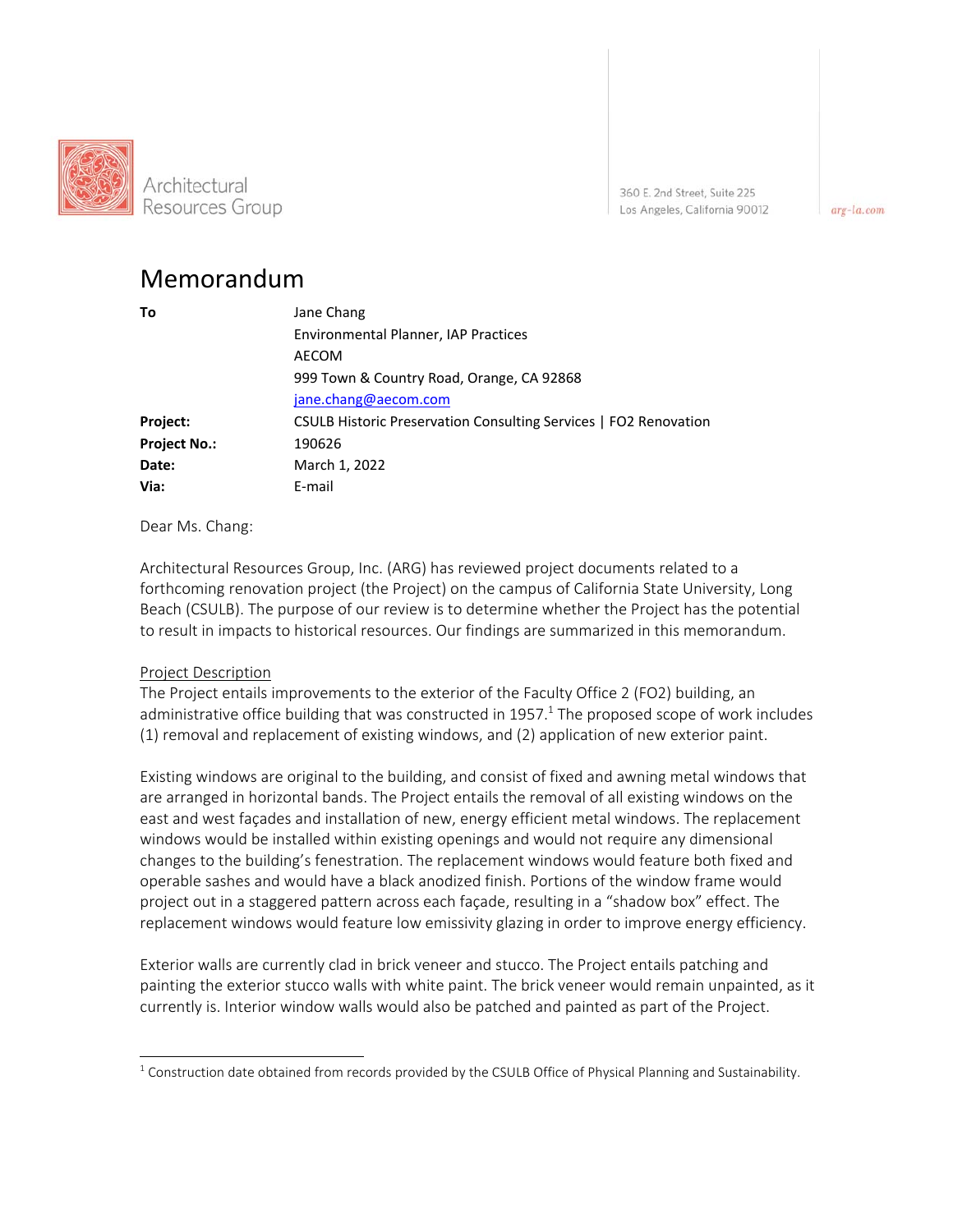The purpose of the Project is twofold: (1) to improve the building's energy efficiency, which would be accomplished with the installation of new energy efficient windows; and (2) to refresh the building exterior and render it compatible with the campus's standard color scheme, which would be accomplished with the application of new exterior paint.

#### Identified Historical Resources

A campus‐wide historic resources survey of CSULB was completed in 2019. This document identified a potential historic district called the Upper Campus Historic District, which anchors the south end of the CSULB campus and consists of 28 buildings in addition to associated site and landscape features. The district was determined to be eligible for listing in the National Register of Historic Places (National Register) and the California Register of Historical Resources (California Register) under Criterion A/1, for its association with campus master planning, and under Criterion C/3 as an intact concentration of buildings and site features that are demonstrative of Mid‐ Century Modern architecture. The period of significance for the identified district is  $1952$ -1972.<sup>2</sup>

Through this survey the subject building, Faculty Office 2/FO2, was found to be a contributor to the Upper Campus Historic District. It was assigned the corresponding status codes of 3D ("appears eligible for the National Register as a contributor to a National Register‐eligible district through survey evaluation") and 3CD ("appears eligible for the California Register as a contributor to a California Register-eligible district through survey evaluation").<sup>3</sup> The building was not found eligible for individual listing.<sup>4</sup>

#### CEQA and Historical Resources

Enacted in 1970, the California Environmental Quality Act (CEQA) is the principal statute mandating environmental assessment of land use and development projects in California. The primary goal of CEQA is to (1) evaluate a project's potential to have an adverse impact on the environment, and (2) minimize these impacts to the greatest extent feasible through the analysis of project alternatives and, if needed, implementation of mitigation measures. Historical resources are considered to be a part of the environment and are subject to review under CEQA.

Section 21084.1 of the California Public Resources Code states that under CEQA, "a project that may cause a substantial adverse change in the significance of a historical resource is a project that

<sup>&</sup>lt;sup>2</sup> "California State University Long Beach Campus-Wide Historic Resources Survey Report," prepared by Architectural Resources Group for the CSULB Office of Physical Planning and Sustainability, Dec. 6, 2019, 35.

<sup>&</sup>lt;sup>3</sup> For more information about the California Historical Resource Status Codes and their application, refer to https://ohp.parks.ca.gov/pages/1069/files/chrstatus%20codes.pdf.

<sup>4</sup> The Department of Parks and Recreation (DPR) Series 523 forms for the district and FO2 are included as attachment to this memorandum.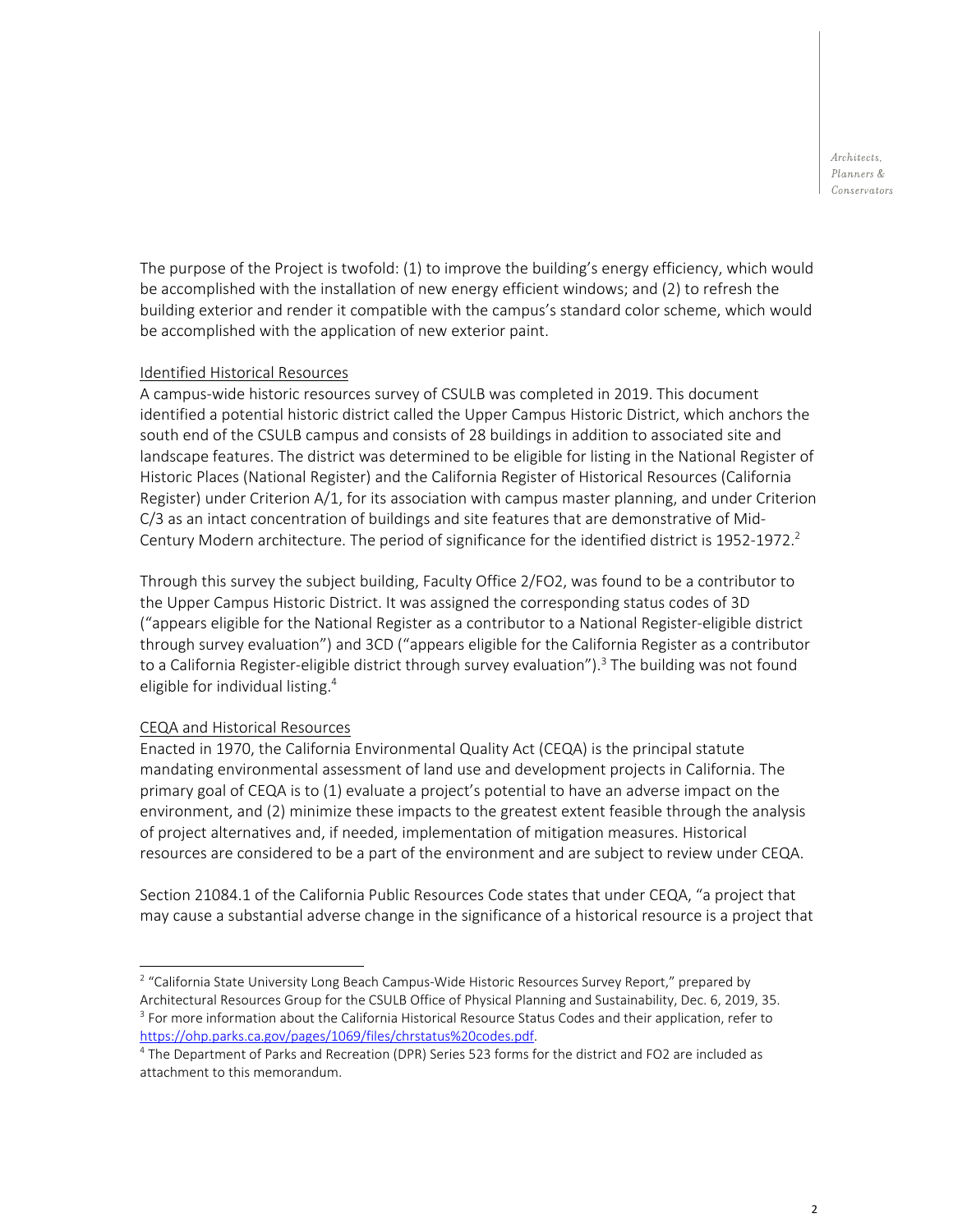may have a significant effect on the environment."<sup>5</sup> Substantial adverse change is defined as "physical demolition, destruction, relocation, or alteration of the resource or its immediate surroundings such that the significance of an historical resource would be materially impaired."<sup>6</sup>

The significance of a historical resource is materially impaired when a project:

- Demolishes or materially alters in an adverse manner those physical characteristics of an historical resource that convey its historical significance and that justify its inclusion in, or eligibility for, the California Register of Historical Resources; or
- Demolishes or materially alters in an adverse manner those physical characteristics that account for its inclusion in a local register of historical resources pursuant to section 5020.1(k) of the Public Resources Code or its identification in an historical resources survey meeting the requirements of section 5024.1(g) of the Public Resources Code, unless the public agency reviewing the effects of the project by a preponderance of evidence that the resource is not historically or culturally significant; or
- Demolishes or materially alters in an adverse manner those physical characteristics of a historical resource that convey its historical significance and that justify its eligibility for inclusion in the California Register of Historical Resources as determined by a lead agency for the purposes of CEQA.<sup>7</sup>

#### Summary of Project Impacts

In instances where the potential impacts of a project are being considered in the context of a historic district, the "historical resource" evaluated for purposes of CEQA is the district as a whole. In this instance, the historical resource being evaluated is the Upper Campus Historic District.

The patching and painting of exterior stucco walls on the FO2 building will not result in a substantial adverse change to the historic district. This scope of work constitutes routine building maintenance and will help to retain and preserve the building's exterior stucco walls. The proposed paint color – white – is consistent with the building's existing color scheme. The Norman brick veneer on the building exterior would continue to be unpainted. This is consistent with the building's original color palette and the prevailing aesthetic and color scheme of buildings within the historic district.

<sup>&</sup>lt;sup>5</sup> California Code of Regulations, Title 14, Chapter 3, Section 15064.5.

<sup>6</sup> CEQA Guidelines, Section 15064.5.

<sup>7</sup> CEQA Guidelines, Section 15064.5